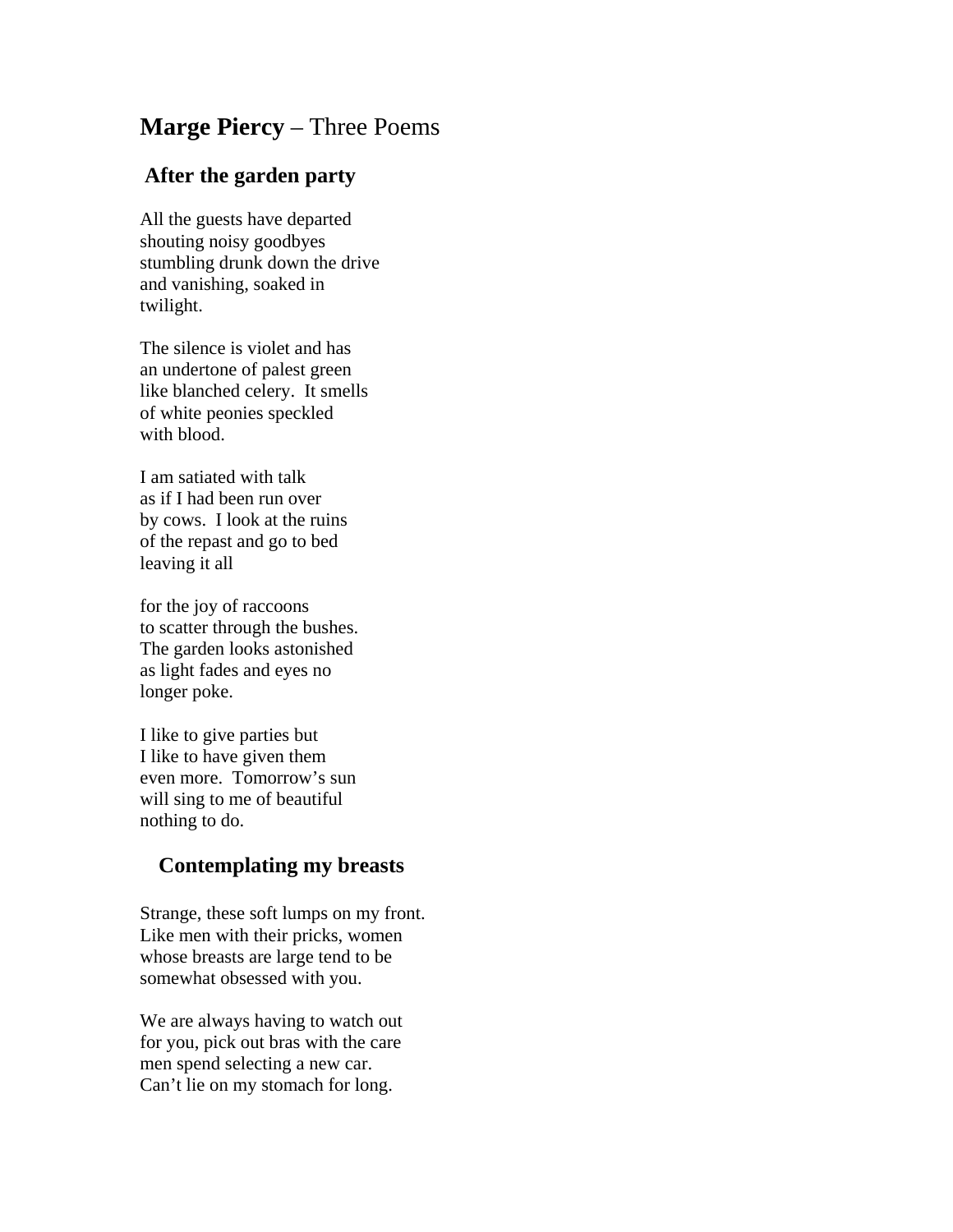Watch you don't get bumped too hard. Notice blouses won't button when otherwise they fit just fine. Men stare at them when addressing

me as if my nipples were talking. Some of us are self conscious, wearing muumuus and sweat shirts or layer over layer. Others

seek clothes that show you off. My identity contains a streak of you. But sometimes I feel as if I walk around behind you

like a person behind a parade float, just tagging along.

## **Sun in January**

An icy wind down from Quebec freezes the homeless teenager sleeping in a carton under the rumble of a highway bridge.

Walking in High Toss, I find the corpse of a dog some hunter shot. By accident? In anger? For sport. To

the dog, why would that matter, the paws outstretched as if to beg, head chin down between them, flies swarming.

A friend is back in chemo. All food tastes like metal, she says. I have no appetite. It's the third time of poison.

Today the whole world shines as if someone polished every single twig. The air is vanilla ice cream. We are warm together.

So much can go wrong